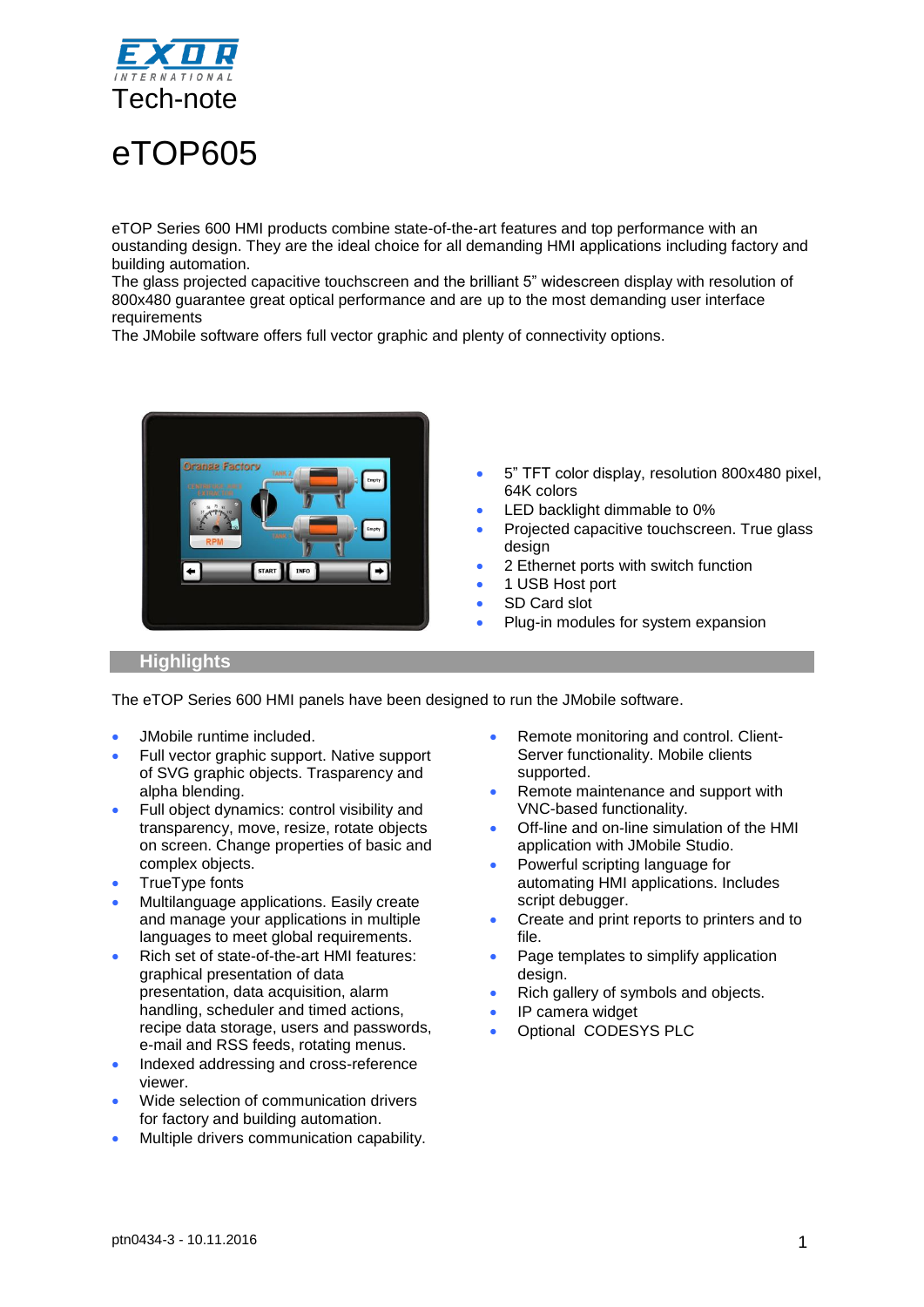

# **Technical Data**

| <b>Display</b>                                                                                                                     |                                                                                                                                      |                                                                                                                    |                                                                                                                                                                                  |
|------------------------------------------------------------------------------------------------------------------------------------|--------------------------------------------------------------------------------------------------------------------------------------|--------------------------------------------------------------------------------------------------------------------|----------------------------------------------------------------------------------------------------------------------------------------------------------------------------------|
| <b>Type</b><br>Resolution<br>Active display area<br>Colors<br>Backlight<br><b>Brightness</b><br>Dimming<br><b>System Resources</b> | <b>TFT</b><br>800x480, WVGA<br>5" diagonal<br>64K<br><b>LED</b><br>200 Cd/m <sup>2</sup> typ.<br>Dimmable to 0%                      | <b>Environmental</b><br><b>Conditions</b><br>Operating temperature<br>Storage temperature<br>Operating and storage | -20° to +60 °C (vertical<br>installation)<br>Plug-in modules and USB<br>devices may limit max<br>temperature to +50 °C.<br>$-20$ to $+70$ °C<br>5 - 85 % relative humidity, non- |
| <b>Operating System</b><br>User memory<br><b>RAM</b>                                                                               | Microsoft Windows CE 6.0<br>128 MB Flash<br>256MB DDR                                                                                | humidity<br>Protection class                                                                                       | condensing<br>IP66 (front)<br>IP20 (rear)                                                                                                                                        |
| <b>Operator Interface</b><br>Touchscreen<br><b>LED</b> indicators                                                                  | <b>Projected capacitive</b>                                                                                                          | <b>Dimensions</b><br>Faceplate LxH<br>Cutout AxB<br>Depth D+T                                                      | 147x107 mm (5.78x4.21")<br>136x96 mm (5.35x3.78")<br>$56+8$ mm $(2.40+0.31")$                                                                                                    |
| Interface                                                                                                                          |                                                                                                                                      |                                                                                                                    |                                                                                                                                                                                  |
| Ethernet<br><b>USB</b><br>Serial                                                                                                   | 2 10/100 Mbit with integrated<br><b>Switch</b><br>1 Host Interface (version 2.0<br>and $1.1$ )<br>RS-232, RS-485, RS-422,            | <b>Approvals</b><br><b>CE</b>                                                                                      | Emission<br>EN 61000-6-4<br><b>Immunity</b><br>EN 61000-6-2                                                                                                                      |
|                                                                                                                                    | software configurable<br>Max 2 serial ports with optional<br>plug-in modules.                                                        |                                                                                                                    | for installation in industrial<br>environments                                                                                                                                   |
| Memory Card<br>Expansion                                                                                                           | <b>SD Card slot</b><br>1 slot for optional plug-in<br>modules                                                                        | <b>ATEX</b>                                                                                                        | <b>Zone 2/22</b><br>II 3G Ex nA IIC T4 Gc -20 <tamb<+60°c<br>II 3D Ex to IIIC T105°C Do</tamb<+60°c<br>                                                                          |
| <b>Functionality</b><br>Hardware Real Time<br>Clock<br>Screen saver                                                                | Yes, with battery back-up<br>Yes                                                                                                     | <b>IECEx</b>                                                                                                       | <b>Zone 2/22</b><br>Ex nA IIC T4 Gc-20 <tamb<+60°c<br>Ex to IIIC T105°C Do</tamb<+60°c<br>                                                                                       |
| Buzzer                                                                                                                             | Yes, audible feedback for<br>touchscreen                                                                                             | UL                                                                                                                 | <b>UL508 Listed</b><br>Haz. Loc. Class I, Division 2,<br>Groups A, B, C and D.                                                                                                   |
| Ratings<br>Power supply voltage<br>Current consumption<br>Fuse<br>Weight<br><b>Battery</b>                                         | 24 Vdc (10 to 32 Vdc)<br>0.6 A at 24Vdc(max.)<br>Automatic<br>Approx 1.0 Kg<br>Rechargeable Lithium battery,<br>not user-replaceable | <b>RCM</b>                                                                                                         | <b>RCM</b> mark                                                                                                                                                                  |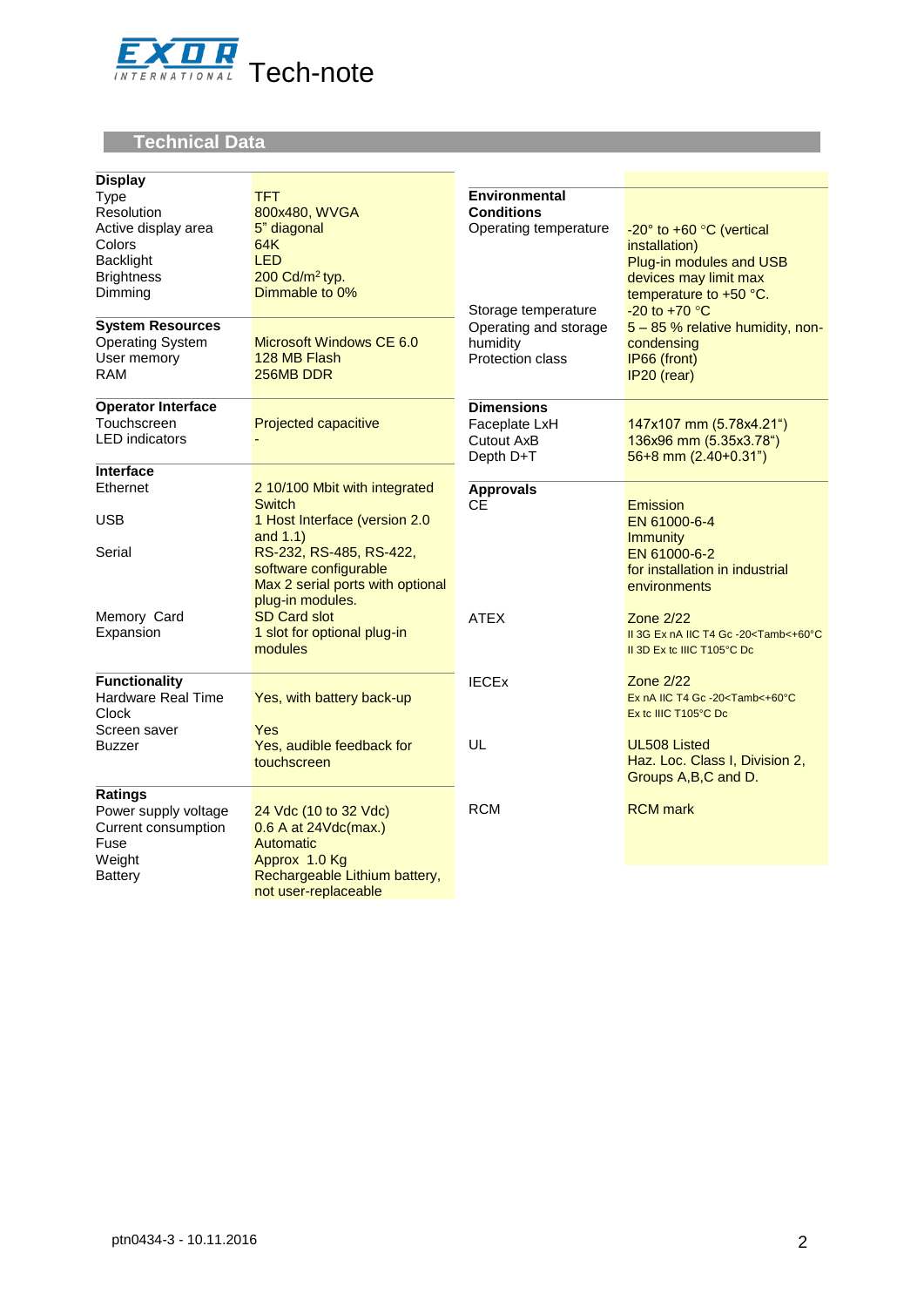

## **Dimensions**



### **Connections**



- 1 Power Supply
- 2 Serial Port
- 3 2 Ethernet Ports
- 4 USB Port
- 5 Expansion slot for plug-in module
- 6 SD Card Slot